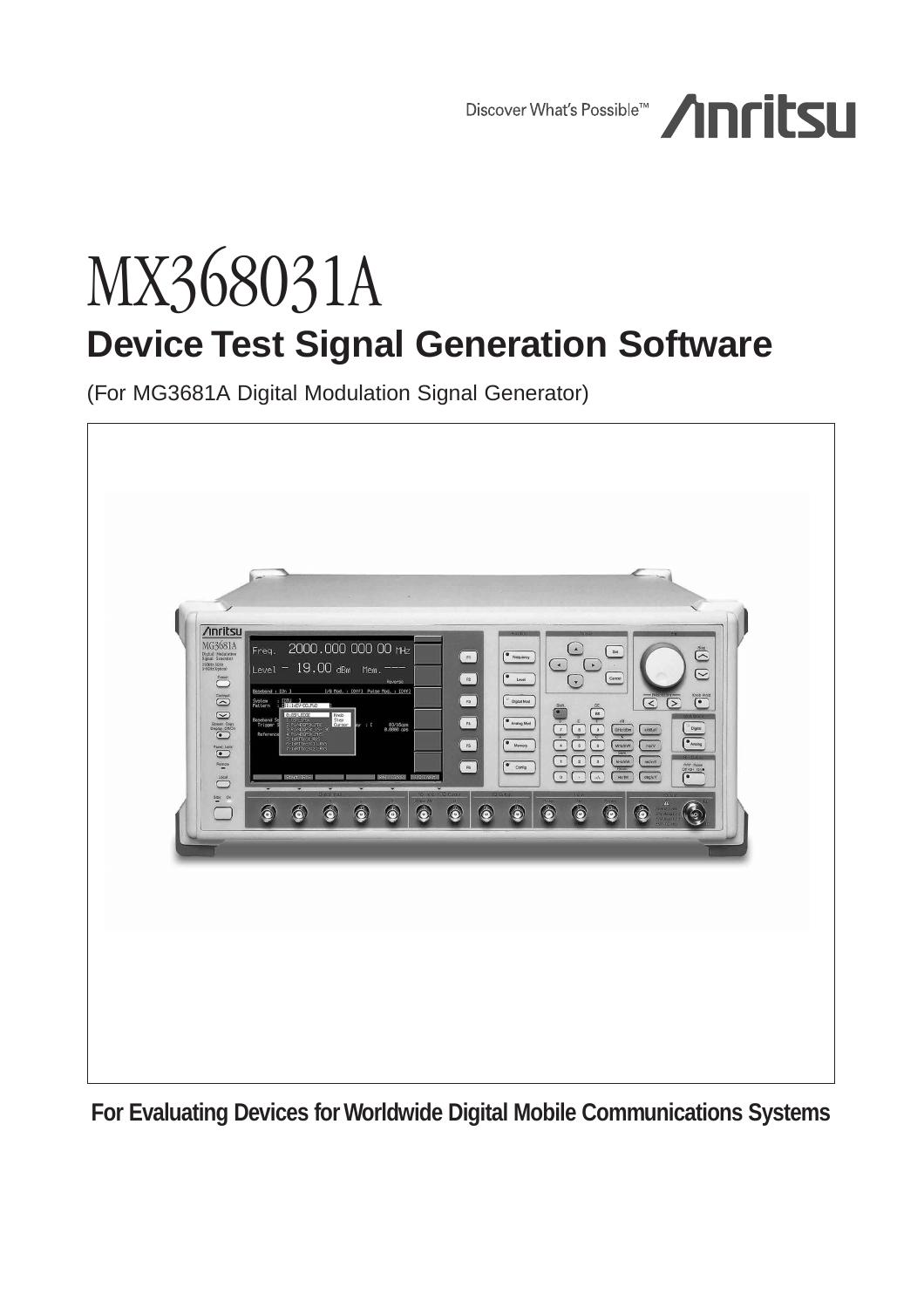# **Generates Modulation Signals for Various Communications Systems**

The MX368031A Device Test Signal Generation Software is the installed in the MU368030A Universal Modulation Unit, when the MU368030A is housed in the MG3681A Digital Modulation Signal Generator. It can output modulation signals for the world's leading communications systems.

Each modulation signal is generated using the best parameters to evaluate the various devices and equipment for the communications systems.

# **Simple operation and high-speed modulation signal change**

A modulation signal is changed at high speed by selecting the waveform data stored in the large capacity waveform memory, without setting complicated parameters of a communication system.

13 types of modulation signal supporting the following systems from TDMA to CDMA2000 specified by 3GPP2 can be outputted.

| <b>TDMA</b> | GSM (EDGE) Continuous<br>GSM (GMSK) Continuous<br><b>PDC Continuous</b>                                         |
|-------------|-----------------------------------------------------------------------------------------------------------------|
|             | IS-136 (NADC) Continuous<br><b>PHS Continuous</b>                                                               |
| CDMA2000    | 1x RC1 Reverse<br>1x RC3 Reverse*<br>1x RC1-2 Forward<br>1x RC3-5 Forward<br>1xEV-DO Forward<br>1xEV-DO Reverse |

\* The channel composition has three different types of waveform.



# **RF Level-up at CDMA2000 Modulation**

When the RF high level output (Option 42) is installed in the MG3681A, the RF level can be outputted with 8 dB gain without degrading the adjacent channel leakage power ratio within 1.9 to 2.3 GHz. This is very useful for signal source of power amplifier requiring a high input level.

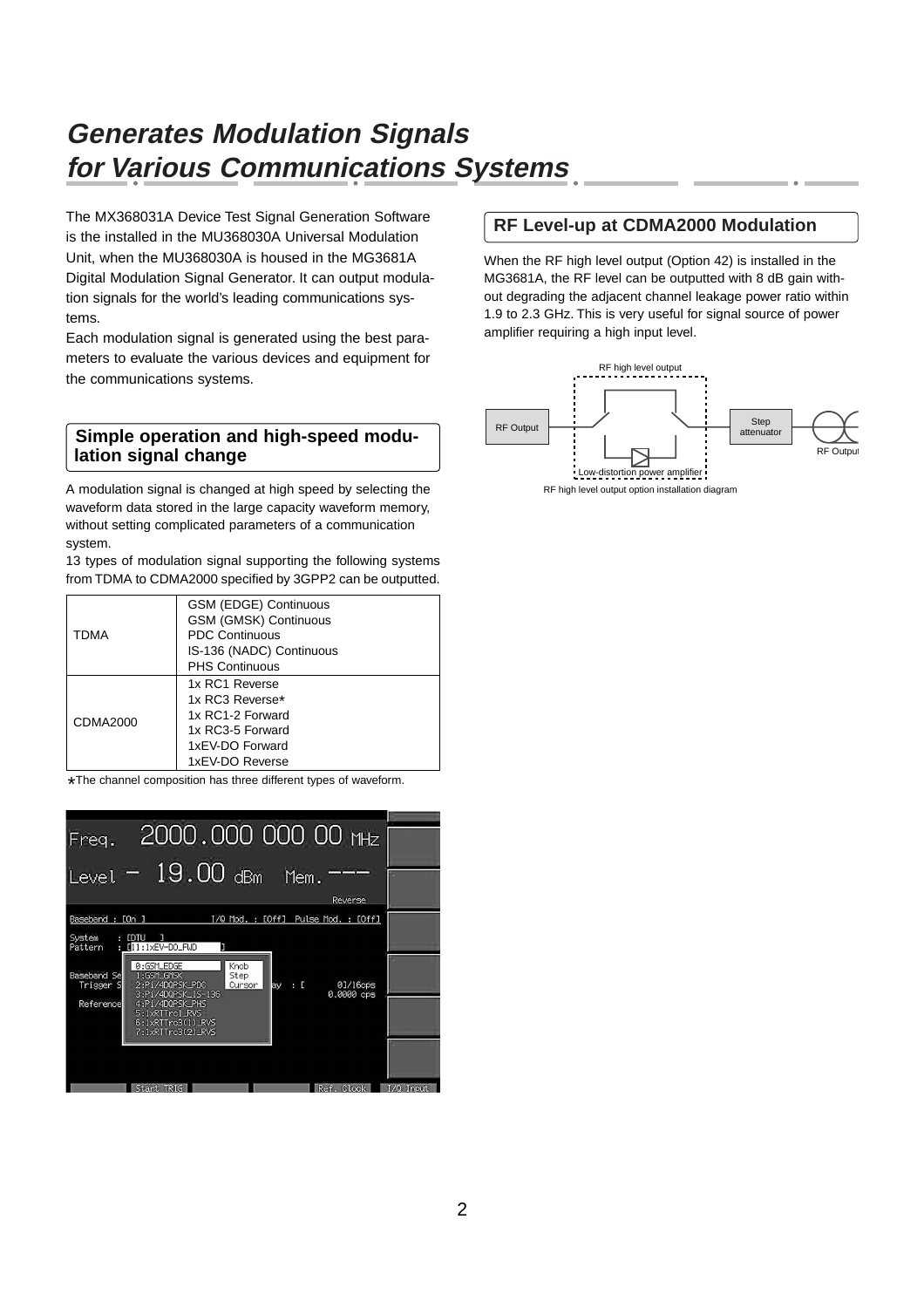# **TDMA System Modulation Signals**

Modulation signals used for worldwide digital cellular communications systems can be selected and output.

| Communications system | Pattern          | Modulation method               | <b>Baseband filter</b>          | Symbol data             |  |
|-----------------------|------------------|---------------------------------|---------------------------------|-------------------------|--|
| GSM                   | GSM EDGE         | 8PSK $(3\pi/8 \text{ rotated})$ | Gaussian linear                 |                         |  |
|                       | <b>GSM GMSK</b>  | GMSK                            | Gaussian (Bbt = $0.3$ )         | 270.833 ksps PN9 data*1 |  |
| PDC.                  | Pi/4DQPSK PDC    | $\pi$ /4 DOPSK                  | Root Nyquist ( $\alpha$ = 0.5)  | 21 ksps PN9 data*1      |  |
| IS-136/NADC           | Pi/4DQPSK IS-136 | $\pi$ /4 DOPSK                  | Root Nyquist ( $\alpha$ = 0.35) | 24.3 ksps PN9 data*1    |  |
| <b>PHS</b>            | Pi/4DQPSK PHS    | $\pi$ /4 DOPSK                  | Root Nyquist ( $\alpha$ = 0.5)  | 192 ksps PN9 data*1     |  |

1: The continuous signal without frame coding (error correction encoding/CRC addition, interleave, etc.). \*

#### **• Waveforms**



#### **• Modulation Waveform Spectrum**









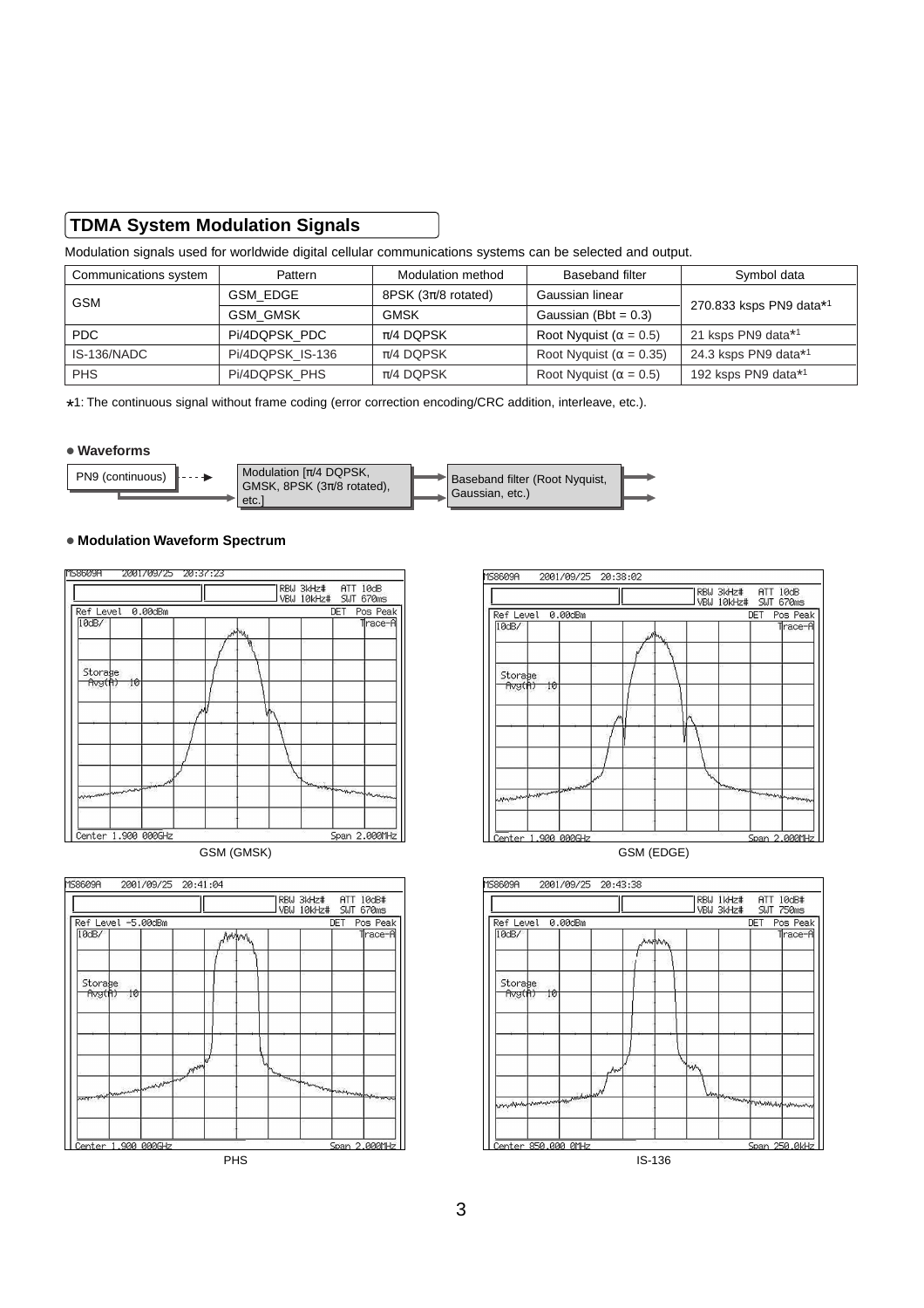# **CDMA2000 1x System Modulation Signals**

Modulation signals for the CDMA2000 1x system standardized by 3GPP2 C.S0002-0-2 can be output. Since reverse channel signals are output by channel coding (convolutional encoding, etc.) of 4-frame length PN9 fix\*2 data, in addition to base stations can also be measured FER (frame error rate)\*3.

- \*2: Data length is not an integer multiple of PN sequence length (511)<br>hite for PN0): the PN sequence is discontinuous bits for PN9); the PN sequence is discontinuous.
- \*3: When able to input timing signal and 8x 1.2288 Mcps clock signal<br>(or 10 MHz reference) from bose station to MC3681A for (or 10 MHz reference) from base station to MG3681A for synchronizing frame start and chip clock.

| Pattern                            | Modulation method                                  | Function channel composition, symbol data                                                                                                                                                                                                                                                                      |
|------------------------------------|----------------------------------------------------|----------------------------------------------------------------------------------------------------------------------------------------------------------------------------------------------------------------------------------------------------------------------------------------------------------------|
| 1xRTTrc1 RVS<br><b>RC1 Reverse</b> | BPSK + OQPSK (spreading)                           | Traffic channel (9.6 kbps): 1 signal<br>Channel-coded 4-frame length (80 ms) PN9 fix data                                                                                                                                                                                                                      |
| 1xRTTrc3(1)RVS<br>RC3 Reverse (1)  | BPSK + HPSK (spreading)                            | FCH + pilot channel: 2 signals<br>FCH (Fundamental Channel): Walsh cover 4, 9.6 kbps<br>Channel-coded 4-frame length (80 ms) PN9 fix data                                                                                                                                                                      |
| 1xRTTrc(2)_RVS<br>RC3 Reverse (2)  | BPSK +HPSK (spreading)                             | $FCH + SCH + pilot channel: 3 signals$<br>FCH (Fundamental Channel)<br>Walsh cover 4, 9.6 kbps<br>Channel-coded 4-frame length (80 ms) PN9 fix data*4<br>SCH (Supplemental Channel)<br>Walsh cover 2, 9.6 kbps<br>Channel-coded 4-frame length (80 ms) PN9 fix data*4                                          |
| 1xRTTrc(3)_RVS<br>RC3 Reverse (3)  | BPSK + HPSK (spreading)                            | DCCH + pilot channel: 2 signals<br>DCCH (Dedicated Control Channel): Walsh cover 8, 9.6 kbps<br>Channel-coded 4-frame length (80 ms) PN9 fix data                                                                                                                                                              |
| 1xRTTrc1-2 FWD<br>RC1-2 Forward    | BPSK + QPSK (spreading)                            | Pilot + sync + paging + traffic channel $(x 6)$ : 9 signals<br>Sync channel: Walsh cover 32, 4.8 kbps<br>Paging channel: Walsh cover 1, 9.6 kbps<br>Traffic channel: Walsh cover 8 to 13, each 19.2 ksps<br>Direct BPSK modulation of 4-frame length (80 ms) PN9 fix data*4                                    |
| 1xRTTrc3-5 FWD<br>RC3-5 Forward    | QPSK (traffic)/<br>BPSK (other) + QPSK (spreading) | Pilot + sync + paging + traffic channel $(x 6)$ : 9 signals<br>Sync channel: Walsh cover 32, 4.8 kbps<br>Paging channel: Walsh cover 1, 9.6 kbps<br>Traffic channel: Walsh cover 8 to 13, each 38.4 ksps<br>Direct QPSK (traffic) or PSK (sync, paging) modulation of 4-frame<br>length (80 ms) PN9 fix data*4 |

\*4: The PN9 phase between different code channels is offset.

#### **• Reverse Channel Waveform**

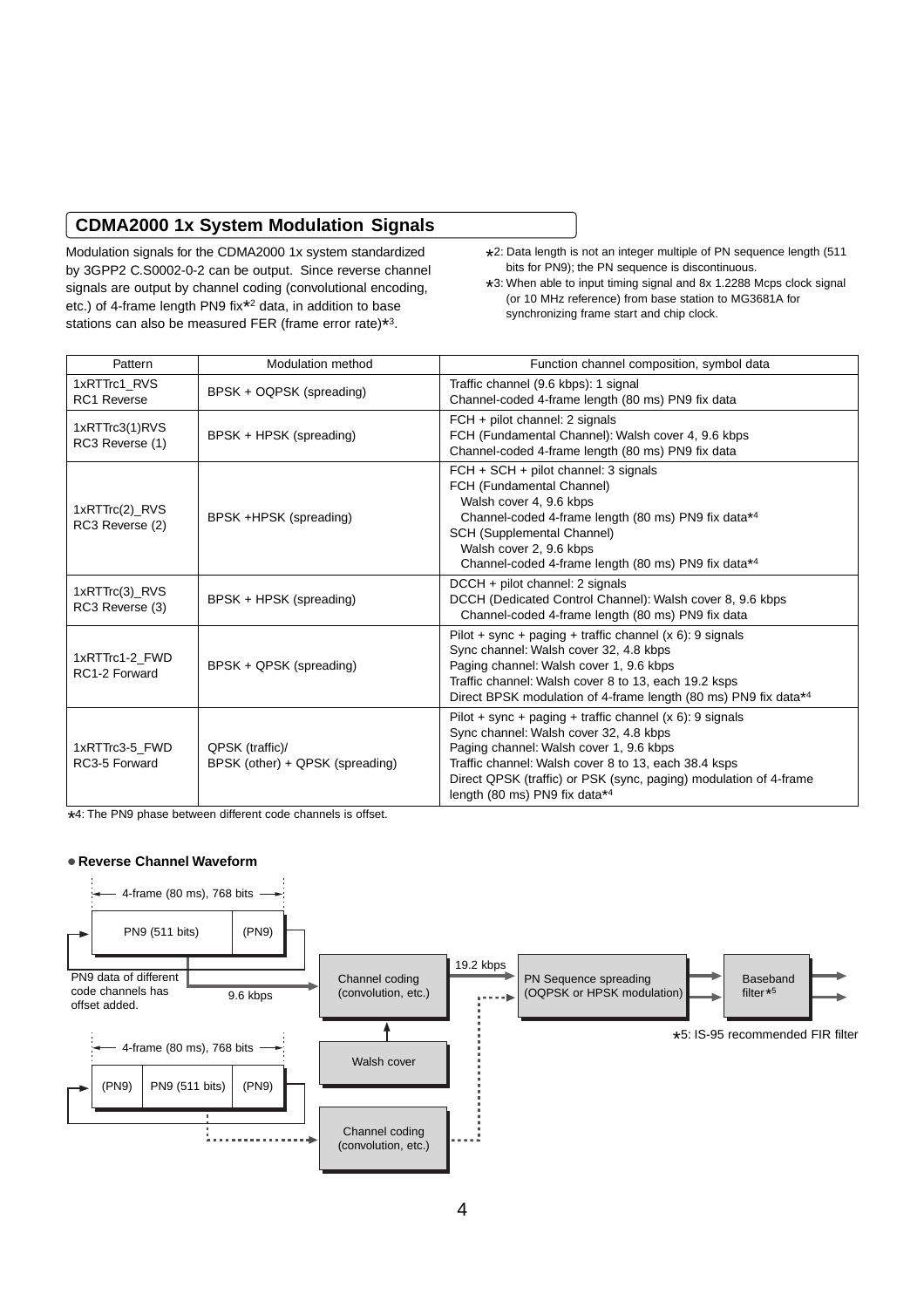#### **• Waveform Constellation**



# **CDMA2000 1xEV-DO System Modulation Signals**

Modulation signals for the CDMA2000 1xEV-DO system standardized by 3GPP2 C.S0024 can be output.

| System      | Modulation method        | Function channel composition, data contents, etc.                                                                                                                                                                                                                               |
|-------------|--------------------------|---------------------------------------------------------------------------------------------------------------------------------------------------------------------------------------------------------------------------------------------------------------------------------|
| 1xEV-DO FWD | 16QAM + QPSK (spreading) | Forward: Pilot channel + MAC channel + Traffic channel<br>Traffic channel:<br>Direct 1536 symbol/slot 16QAM modulation of 3-frame length (80 ms)<br>PN15 fix data (at 1 slot time division multiplexing)<br>MAC channel: RPC bit and RA bit are all 0s; DRC lock bit are all 0s |
| 1xEV-DO REV | BPSK + HPSK (spreading)  | Reverse: Pilot channel + DRC channel + ACK channel + Data channel<br>Data channel: Direct BPSK modulation of frame length (80 ms) PN9 fix<br>data equivalent to 512 bits/slot                                                                                                   |

#### **• Forward Channel Waveform**

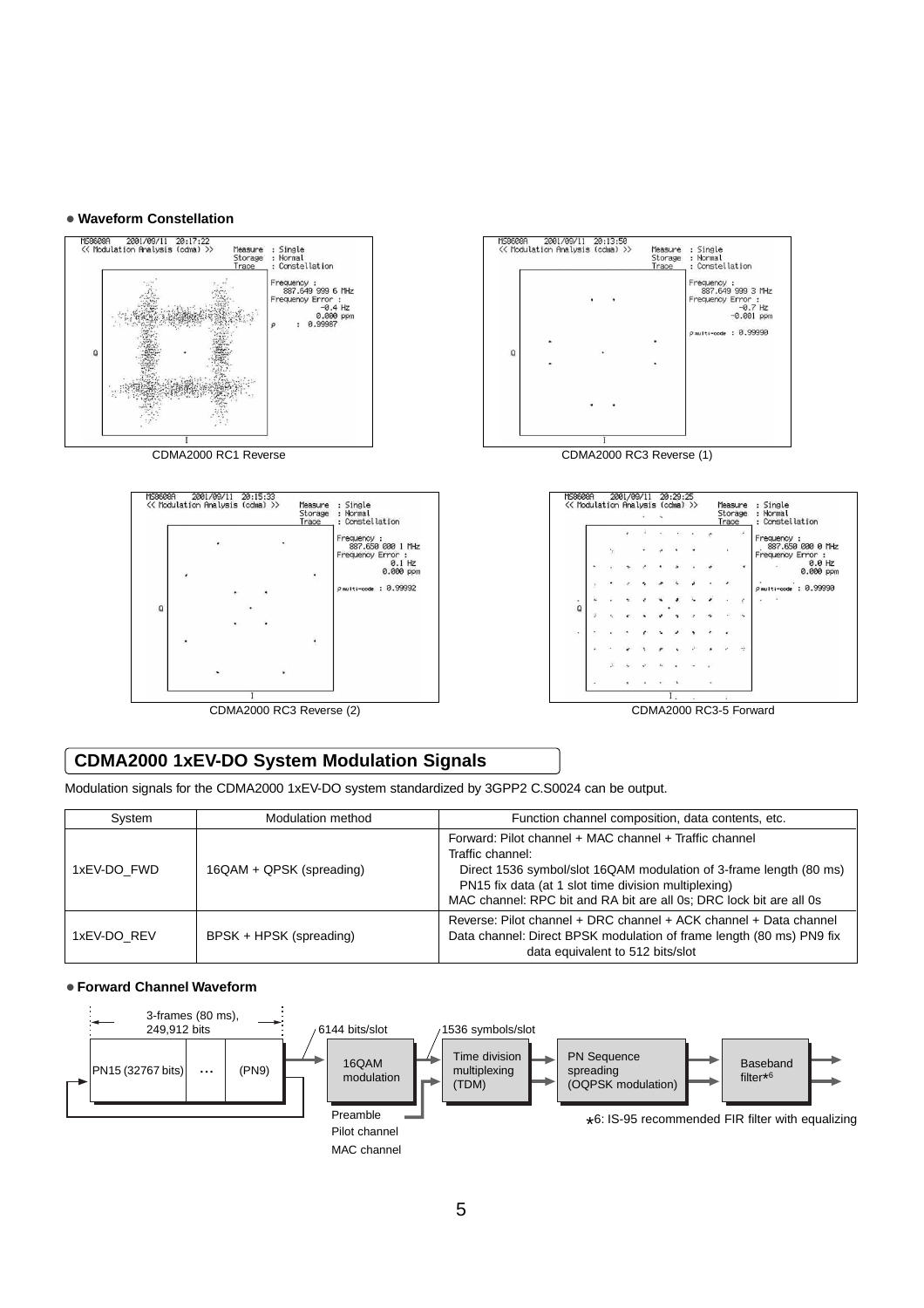# **Specifications**

## **• MX368031A Device Test Signal Generation Software**

 $\ddot{\phantom{0}}$ 

J.

 $\overline{\phantom{a}}$ i.

| Supported system/modulation method |                             | EDGE: 8PSK $(3\pi/8 \text{ rotated})$<br><b>GSM: GMSK</b><br>PDC/PHS/IS-136 (NADC): $\pi/4$ DQPSK<br>CDMA2000 1x RC1 Reverse: BPSK (data), OQPSK (spreading) documentation 3GPP2 C.S0002-02<br>CDMA2000 1x RC3 Reverse: BPSK (data), HPSK (spreading) documentation 3GPP2 C.S0002-02<br>CDMA2000 1x RC1-2 Forward: BPSK (data), QPSK (spreading) documentation 3GPP2 C.S0002-02<br>CDMA2000 1x RC3-5 Forward: BPSK + QPSK (data), QPSK (spreading) documentation 3GPP2 C.S0002-02<br>CDMA2000 1xEV-DO Forward: 16QAM (data), QPSK (spreading) documentation 3GPP2 C.S0024<br>CDMA2000 1xEV-DO Reverse: BPSK (data), QPSK (spreading) documentation 3GPP2 C.S0024 |  |
|------------------------------------|-----------------------------|------------------------------------------------------------------------------------------------------------------------------------------------------------------------------------------------------------------------------------------------------------------------------------------------------------------------------------------------------------------------------------------------------------------------------------------------------------------------------------------------------------------------------------------------------------------------------------------------------------------------------------------------------------------|--|
| <b>Baseband filter</b>             |                             | <b>EDGE: Linearized Gaussian</b><br>GSM: Gaussian, BbT = 0.3<br>PDC/PHS: Root Nyquist, $\alpha = 0.5$<br>IS-136: Root Nyquist, $\alpha = 0.35$<br>CDMA2000 1x RC1 Reverse/RC3 Reverse/1xEV-DO Reverse: IS-95 recommended FIR filter<br>CDMA2000 1x RC1-2 Forward/RC3-5 Forward/1xEV-DO Forward: IS-95 recommended FIR Filter with equalizing                                                                                                                                                                                                                                                                                                                     |  |
| Modulation data                    |                             | EDGE/GSM/PDC/PHS/IS-136: PN9 data continuous (burst not supported)<br>CDMA2000 1x, 1xEV-DO: Depending of each channel composition                                                                                                                                                                                                                                                                                                                                                                                                                                                                                                                                |  |
| Channel composition*1              | CDMA2000 1x RC1 Reverse     | Number of multiplex: 1<br>Traffic channel: QPSK, data rate = 9600 bps<br>Modulation by channel coding 4-frame length PN9 fix data, long code mask: 0, no MAC layer                                                                                                                                                                                                                                                                                                                                                                                                                                                                                               |  |
|                                    | CDMA2000 1x RC3 Reverse (1) | Number of multiplex: 2<br>Pilot channel: Code channel power = $-5.278$ dB<br>FCH: Data rate = 9600 bps, Walsh cover = 4, code channel power = $-1.528$ dB<br>Modulation by channel coding 4-frame length PN9 fix data, long code mask: 0, no MAC layer                                                                                                                                                                                                                                                                                                                                                                                                           |  |
|                                    | CDMA2000 1x RC3 Reverse (2) | Number of multiplex: 3<br>Pilot channel: Code channel power = $-7.5912$ dB<br>FCH: Data rate = 9600 bps, Walsh cover = 4, code channel power = $-3.8412$ dB<br>SCH: Data rate = 9600 bps, Walsh cover = 2, code channel power = $-3.8412$ dB<br>Modulation by channel coding 4-frame length PN9 fix data, long code mask = 0, no MAC layer                                                                                                                                                                                                                                                                                                                       |  |
|                                    | CDMA2000 1x RC3 Reverse (3) | Number of multiplex: 2<br>Pilot channel: Code channel power = $-5.278$ dB<br>DCCH: Data rate = 9600 bps, Walsh cover = 8, code channel power = $-1.528$ dB<br>Modulation by channel coding 4-frame length PN9 fix data, long code mask: 0, no MAC layer                                                                                                                                                                                                                                                                                                                                                                                                          |  |
|                                    | CDMA2000 1x RC1-2 Forward   | Number of multiplex: 9<br>Pilot channel: Code channel power = $-7.0$ dB<br>Sync channel: BPSK, symbol rate = 4.8 ksps, Walsh cover = 32, code channel power = $-13.3$ dB<br>Paging channel: BPSK, symbol rate = 19.2 ksps, Walsh cover = 1, code channel power = $-7.3$ dB<br>Traffic channel: BPSK, symbol rate = 19.2 ksps, Walsh cover = 8 to 13, code channel power = $-10.3$ dB<br>Modulation by channel coding 4-frame length PN9 fix data, long code mask: 0, no TPC MUX                                                                                                                                                                                  |  |
|                                    | CDMA2000 1x RC3-5 Forward   | Number of multiplex: 9<br>Pilot channel: Code channel power = $-7.0$ dB<br>Sync channel: BPSK, symbol rate = 4.8 ksps, Walsh cover = 32, code channel power = $-13.3$ dB<br>Paging channel: BPSK, symbol rate = 19.2 ksps, Walsh cover = 1, code channel power = $-7.3$ dB<br>Traffic channel: QPSK, symbol rate = 38.4 ksps, Walsh cover = 8 to 13, code channel power = $-10.3$ dB<br>Modulation by channel coding 4-frame length PN9 fix data, long code mask: 0, no TPC MUX                                                                                                                                                                                  |  |
|                                    | CDMA2000 1xEV-DO Forward    | Preamble: MAC Index = $5$<br>Pilot channel: All 0s, Walsh cover $= 0$<br>MAC channel RPC bit: All 0s, MAC Index = 5, channel power = $-3$ dB<br>MAC channel DRC lock bit: All 0s, MAC Index = 4, channel power = $-3$ dB<br>MAC channel RA bit: All 0s, channel power = $-3$ dB<br>Traffic channel: 16QAM, symbol rate = 1536 symbols/slot, direct modulation of 3-frame length PN15 fix data<br>Number of time division multiplex: 1 slot                                                                                                                                                                                                                       |  |
|                                    | CDMA2000 1xEV-DO Reverse    | Pilot channel: Channel power = $-18.68$ dB<br>RRI symbol: 101, Channel power = $-18.68$ dB,<br>DRC channel: 001, DRC cover symbol = 0, channel power = $-18.68$ dB,<br>ACK channel: All 0s, channel power = $-18.68$ dB<br>Data channel:<br>BPSK, symbol rate = 307.2 ksps, channel power = (0.18 dB, BPSK modulation of 3-frame length PN9 fix data,<br>long code mask: MI = $3333333333$ (hexadecimal), MQ = $26666666667$ (hexadecimal)                                                                                                                                                                                                                       |  |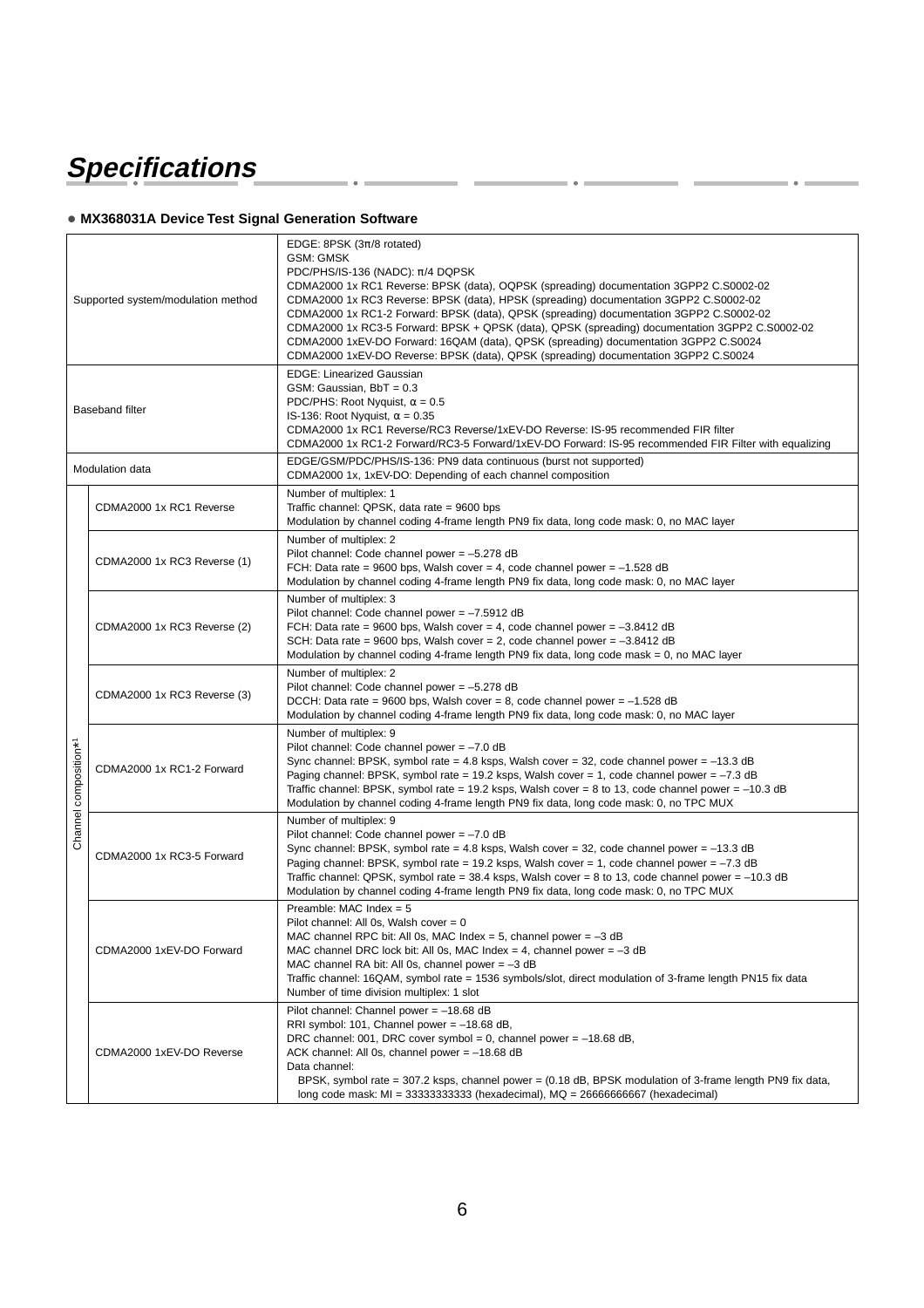|                       | Frequency range                         | 10 to 3000 MHz                                                                                                                                                                                                                                                                                                                                                                                                                                                                                                                                                                                                                                                                                                                                                                                                                                                                                                                                                                                   |  |
|-----------------------|-----------------------------------------|--------------------------------------------------------------------------------------------------------------------------------------------------------------------------------------------------------------------------------------------------------------------------------------------------------------------------------------------------------------------------------------------------------------------------------------------------------------------------------------------------------------------------------------------------------------------------------------------------------------------------------------------------------------------------------------------------------------------------------------------------------------------------------------------------------------------------------------------------------------------------------------------------------------------------------------------------------------------------------------------------|--|
|                       | Output level                            | GSM/PDC/PHS/IS-136: -143 to +13 dBm<br>EDGE: -143 to +8 dBm<br>CDMA2000 RC1 Reverse/RC1-2 Forward:<br>$-143$ to $+8$ dBm, $-135$ to $+16$ dBm (At Option 42: RF high level output On, 1900 to 2300 MHz)<br>CDMA2000 others: -143 to +5 dBm, -135 to+13 dBm (At Option 42: RF high level output On, 1900 to 2300 MHz)                                                                                                                                                                                                                                                                                                                                                                                                                                                                                                                                                                                                                                                                             |  |
|                       | Level accuracy                          | Compared with CW level<br>PDC/PHS/IS-136/GSM/EDGE: ±1.0 dB (≤+5 dBm)<br>CDMA2000 RC1 Reverse/RC3 Reverse (1): $\pm$ 1.0 dB ( $\leq$ -3 dBm)<br>CDMA2000 others: $\pm$ 1.2 dB ( $\le$ –3 dBm)                                                                                                                                                                                                                                                                                                                                                                                                                                                                                                                                                                                                                                                                                                                                                                                                     |  |
|                       | Vector accuracy                         | PDC/PHS: ≤1.8% (rms), IS-136: ≤2.0% (rms), EDGE: ≤2.5% (rms)                                                                                                                                                                                                                                                                                                                                                                                                                                                                                                                                                                                                                                                                                                                                                                                                                                                                                                                                     |  |
|                       | Phase accuracy                          | GSM: $\leq$ 1° (rms), $\leq$ 3° (peak) * At 100 to 2100 MHz, +5 dBm output, 18° to 35°C                                                                                                                                                                                                                                                                                                                                                                                                                                                                                                                                                                                                                                                                                                                                                                                                                                                                                                          |  |
|                       | Waveform quality                        | CDMA2000 1x<br>$p: \ge 0.997$ (at 100 to 2300 MHz, 18° to 35°C, -3 dBm output)                                                                                                                                                                                                                                                                                                                                                                                                                                                                                                                                                                                                                                                                                                                                                                                                                                                                                                                   |  |
| Signal<br>kF          | Adjacent channel leakage<br>power ratio | At +5 dBm output<br>PDC (PLL mode: Normal, 100 to 1600 MHz, RBW: 1 kHz, VBW: 3 kHz):<br>$\le$ -63 dBc (50 kHz offset, BW: 21 kHz), $\le$ -67 dBc (100 kHz offset, BW: 21 kHz)<br>PHS (PLL mode: Narrow, 100 to 1000 MHz, 1750 to 2500 MHz, RBW: 3 kHz, VBW: 10 kHz):<br>$≤$ –66 dBc (600 kHz offset, BW: 192 kHz), $≤$ –69 dBc (900 kHz offset, BW: 192 kHz)<br>IS-136 (PLL mode: Normal, 100 to 2100 MHz, RBW: 1 kHz, VBW: 3 kHz):<br>$\leq$ -42 dBc (30 kHz offset, BW: 24.3 kHz), $\leq$ -64 dBc (60 kHz offset, BW: 24.3 kHz),<br>$\leq$ -64 dBc (90 kHz offset, BW: 24.3 kHz)<br>GSM (PLL mode: Narrow, 100 to 3000 MHz, RBW: 3 kHz, VBW: 10 kHz):<br>$\leq$ -35 dBc (200 kHz offset, BW: 30 kHz), $\leq$ -66 dBc (400 kHz offset, BW: 30 kHz)<br>EDGE (PLL mode: Narrow, 100 to 3000 MHz, RBW: 3 kHz, VBW: 10 kHz):<br>$\leq$ 38 dBc (200 kHz offset, BW: 30 kHz), $\leq$ 67 dBc (400 kHz offset, BW: 30 kHz)<br>* Excluding performance degradation due to spurious of MG3681A main frame |  |
|                       | Spurious                                | CDMA2000 1x RC1-2 Forward:<br>$≤$ –62 dBc (885 kHz to 1.98 MHz offset), $≤$ –67 dBc (1.98 to 2.5 MHz offset), $≤$ –77 dBc (2.5 to 5.0 MHz offset)<br>CDMA2000 others:<br>$≤$ –62 dBc (885 kHz to 1.98 MHz offset), $≤$ –70 dBc (1.98 to 2.5 MHz offset), $≤$ –77 dBc (2.5 to 5.0 MHz offset)<br>* 100 to 2300 MHz, -3 dBm, PLL Mode: Normal (At Option 42: RF high level output On, 1900 to 2300 MHz,<br>+5 dBm, typical)<br>Excluding performance degradation due to spurious of MG3681A main frame                                                                                                                                                                                                                                                                                                                                                                                                                                                                                             |  |
| signal<br>g           | Output level                            | PDC/PHS/IS-136: 359 mV (rms)<br>GSM: 357 mV (rms)<br>EDGE: 287 mV (rms)<br>CDMA2000 1x RC1 Reverse: 287 mV (rms)<br>CDMA2000 1x RC3 Reverse: 203 mV (rms)<br>CDMA2000 1x Forward: 101 mV (rms)<br>CDMA2000 1xEV-DO: 101 mV (rms)                                                                                                                                                                                                                                                                                                                                                                                                                                                                                                                                                                                                                                                                                                                                                                 |  |
|                       | Output level accuracy                   | ±5% (without MG3681A-11 additional function of I/Q output)<br>±10% (with MG3681A-11 additional function of I/Q output)                                                                                                                                                                                                                                                                                                                                                                                                                                                                                                                                                                                                                                                                                                                                                                                                                                                                           |  |
| Transmission rate     | Symbol rate                             | PDC: 21 ksps<br>PHS: 192 ksps,<br>IS-136: 24.3 ksps<br>GSM/EDGE: 270.833 ksps                                                                                                                                                                                                                                                                                                                                                                                                                                                                                                                                                                                                                                                                                                                                                                                                                                                                                                                    |  |
|                       | Chip rate                               | CDMA2000: 1.2288 Mcps                                                                                                                                                                                                                                                                                                                                                                                                                                                                                                                                                                                                                                                                                                                                                                                                                                                                                                                                                                            |  |
|                       | Transmission rate accuracy              | Depends on reference signal of MG3680 series (excluding external sync)                                                                                                                                                                                                                                                                                                                                                                                                                                                                                                                                                                                                                                                                                                                                                                                                                                                                                                                           |  |
| Firmware backup space |                                         | CPU: 137.3 KB, FPGA: 49.5 KB                                                                                                                                                                                                                                                                                                                                                                                                                                                                                                                                                                                                                                                                                                                                                                                                                                                                                                                                                                     |  |

\*1: PN9 fix/PN15 fix: Not continuous repetition of PN sequence; fixed-length (3 frames, etc.) data FCH: Fundamental Channel, SCH: Supplemental Channel, DCCH: Dedicated Control Channel